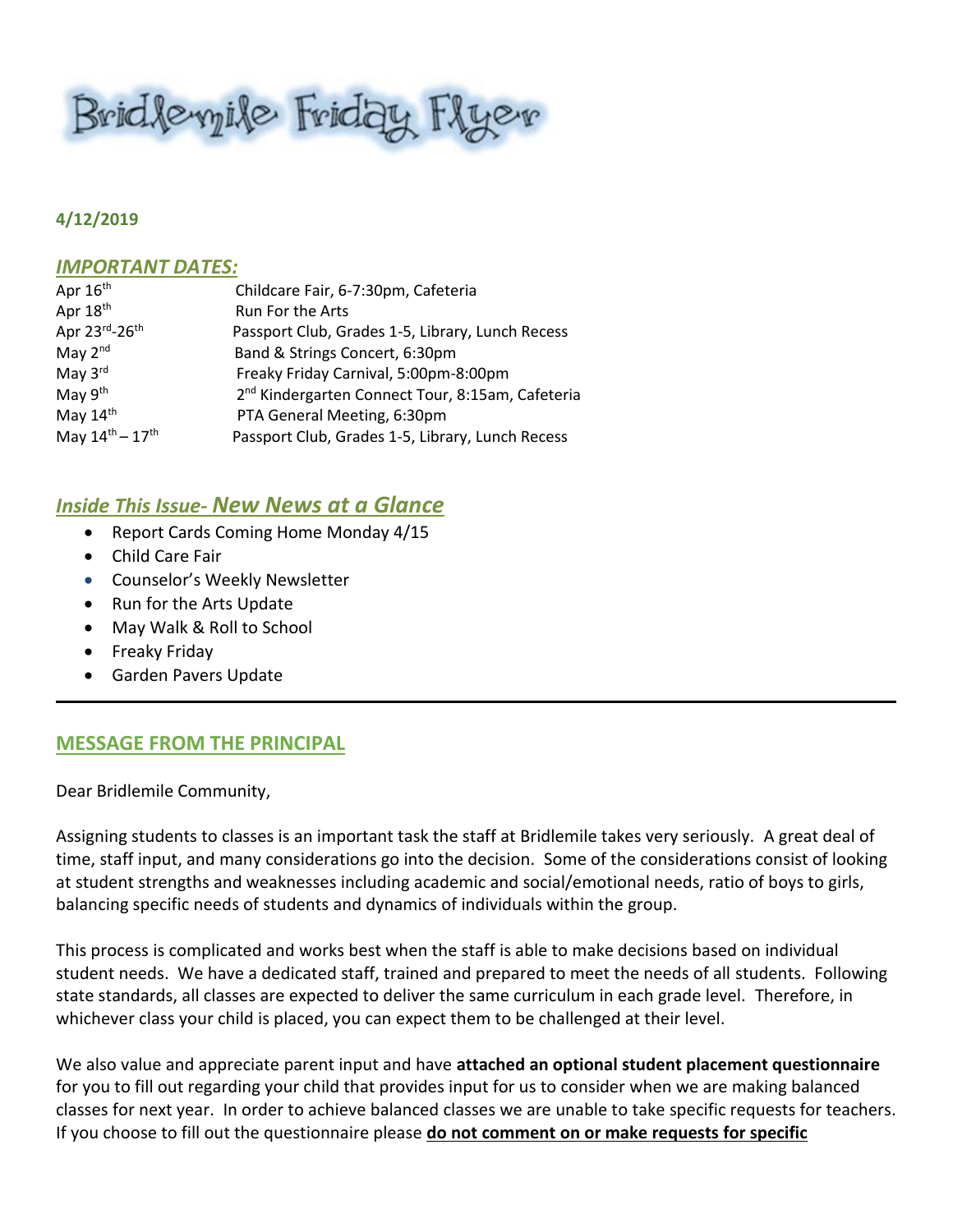**teachers**. Additionally, please **do not approach your child's current teacher to make classroom placement requests.** All placement questionnaires should be submitted to the main office by **Monday April 22nd .**

We appreciate your input and look forward to providing a stellar educational experience in the upcoming school year!

Sincerely, Brad Pearson Principal

## **Child Care Fair is this Tuesday!**

Reminder: The Bridlemile child care fair is this **Tuesday, April 16th from 6-7:30 pm in the Bridlemile cafeteria**. Champions will provide child care during the event. Please complete the [survey](https://docs.google.com/forms/d/e/1FAIpQLScC_0yp0F7CwuskRSfsek5NZ2cUzEa9tSXA6g5z4eGPl2pavg/viewform), click here: **survey** by noon on Monday, April 15<sup>th</sup>, so they can have sufficient staff to cover the child care need. You may want to provide an extra snack for your child(ren). At the fair, child care organizations will have staff available to answer questions, share rate sheets and policies, and present why their organization is the best fit for Bridlemile. This information will also be posted on a website for easy access by this Tuesday.

## **FROM THE OFFICE**

- Report Cards will be sent home in student backpacks on Monday April 15<sup>th</sup>.
- It's time to sign up for Kindergarten! If you know of any new families planning to attend Bridlemile next fall, please spread the word! Registrations are due by June  $1<sup>st</sup>$  but we encourage everyone to register as early as possible- it greatly helps with forecasting and staffing! Thanks!
- Please note, *the May Kindergarten Connect Event date has changed.* It has been changed to *THURSDAY MAY 9th .* Same start time and location, 8:15am in the Cafeteria. If you know of any incoming K families planning on attending, please help spread the word. Thanks!

# **COUNSELOR'S CORNER**



Welcome to the Counselor Corner! Week of 4/8/19 : **Theme – Career Development**

**Activities –** We are continuing with career development activities in K-5 classrooms this week. We encourage you to talk about these topics at home and share your own experiences growing up and as an adult, not limited to any one career end!

**Books** we are reading:

- [When I Grow Up](https://www.amazon.com/When-Grow-Up-Al-Yankovic/dp/0061926914/ref=sr_1_3?keywords=when+I+grow+up&qid=1554142153&s=gateway&sr=8-3) (Yankovic)
- [I'm Gonna Like Me](https://www.amazon.com/Im-Gonna-Like-Me-Self-Esteem/dp/0060287616/ref=sr_1_1?keywords=I%27m+gonna+like+me&qid=1554837486&s=books&sr=1-1) (Curtis & Connell)
- [Today I Feel Silly](https://www.amazon.com/Today-Feel-Silly-Other-Moods/dp/0060245603/ref=sr_1_1?keywords=today+I+feel+silly&qid=1554837516&s=books&sr=1-1) (Curtis)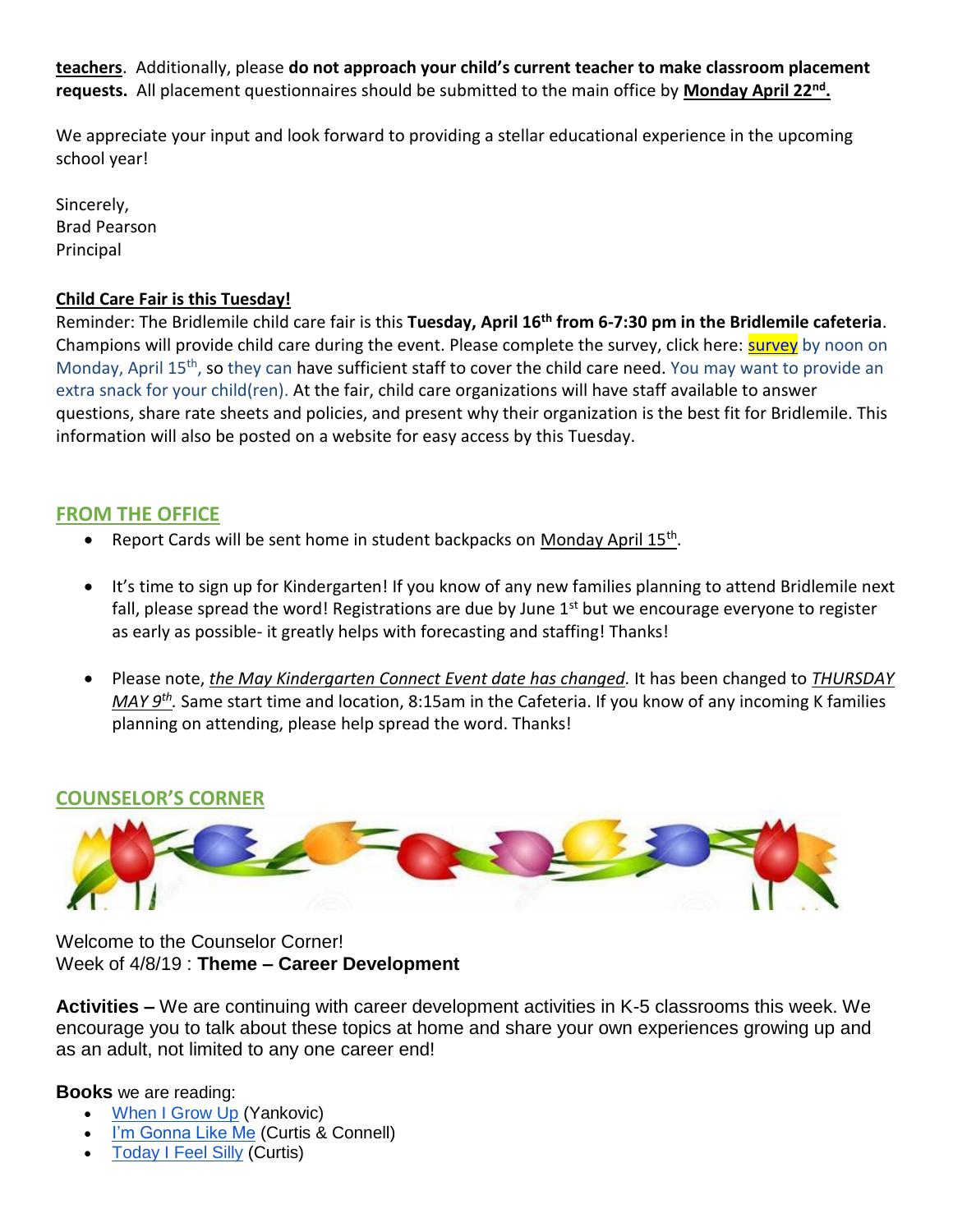#### **Videos** we are watching:

[Overcoming Adversity with a Positive Attitude](https://youtu.be/31X58sZYhZA)

#### **Professional Development** we are doing:

- Check out our [website!](https://sites.google.com/apps4pps.net/bridlemile-counselor-corner/home?authuser=0) It is under construction. :)
- Listening (on the Libby app! Check it out!) to [Masterminds & Wingmen](https://www.amazon.com/Masterminds-Wingmen-Schoolyard-Locker-Room-Girlfriends/dp/0307986659/ref=sr_1_1?crid=3K50TCP6FNTFV&keywords=masterminds+and+wingmen%2C%22+by+rosalind+wiseman&qid=1554744911&s=gateway&sprefix=masterminds%2Caps%2C183&sr=8-1) (Wiseman)

### **Resources** to Explore:

- . ["Wonderful stories expressing mindfulness and kindness"](https://www.readingeagle.com/life/article/wonderful-stories-expressing-mindfulness-and-kindness?fbclid=IwAR0wi7ihNQ20QO4CgNbSemGLv1dnWSFB9hl5s7SEdvb--1lska0Ooqiz9b0) → Great book list!
- [20 Chores Older Elementary-Aged Kids Should be Able to do](https://www.scarymommy.com/building-independence-upper-elementary-child/?fbclid=IwAR2z7HRgNXmXkBRqikX7GJ2OMcyMGycRupbXEg1BMBYrnkLg74vIKVJVnXM)
- [10 Emotion-Coaching Phrases to Use When Your Child is Upset](https://nurtureandthriveblog.com/what-to-say-when-your-child-is-upset/?fbclid=IwAR1cuifpniuzxFxbtJXZl9uVO6JIbZObmR9pBFEXNXpq-Bbe0SYTm1UtAQ0)

## **Up-Coming Community Events**:

- [Camp Erin](https://oregon.providence.org/our-services/c/camp-erin/) A free, weekend-long overnight Summer camp for children and teens who are grieving the death of someone close to them
- [The International Dyslexia Association Conference](https://www.eiseverywhere.com/website/887/home/) is coming to Portland! Nov. 7-10th, 2019

## **Important Info for 5th Graders:**

- [West Sylvan Middle School Forecasting Sheet](https://pdf.snapandread.com/viewer.html?url=https%3A%2F%2Fwww.pps.net%2Fcms%2Flib%2FOR01913224%2FCentricity%2FDomain%2F160%2F6th%2520grade%2520forecasting%25202019-20.pdf) due back to teachers Friday, April 12th with parent signature.
- [West Sylvan Middle School 6th Grade forecasting information](https://www.pps.net/westsylvan)
- [5th Grade Transition to Robert Gray Middle School Information](https://pdf.snapandread.com/viewer.html?url=https%3A%2F%2Fwww.pps.net%2Fcms%2Flib%2FOR01913224%2FCentricity%2FDomain%2F120%2FSchool%2520Tours%25202019-20.pdf)

## **Have a wonderful weekend!**

| Rachel Reich        | <b>Emily Sallee</b> |
|---------------------|---------------------|
| rreich@pps.net      | esallee@pps.net     |
| 503-916-6292 x70212 | 503-916-6292 x70213 |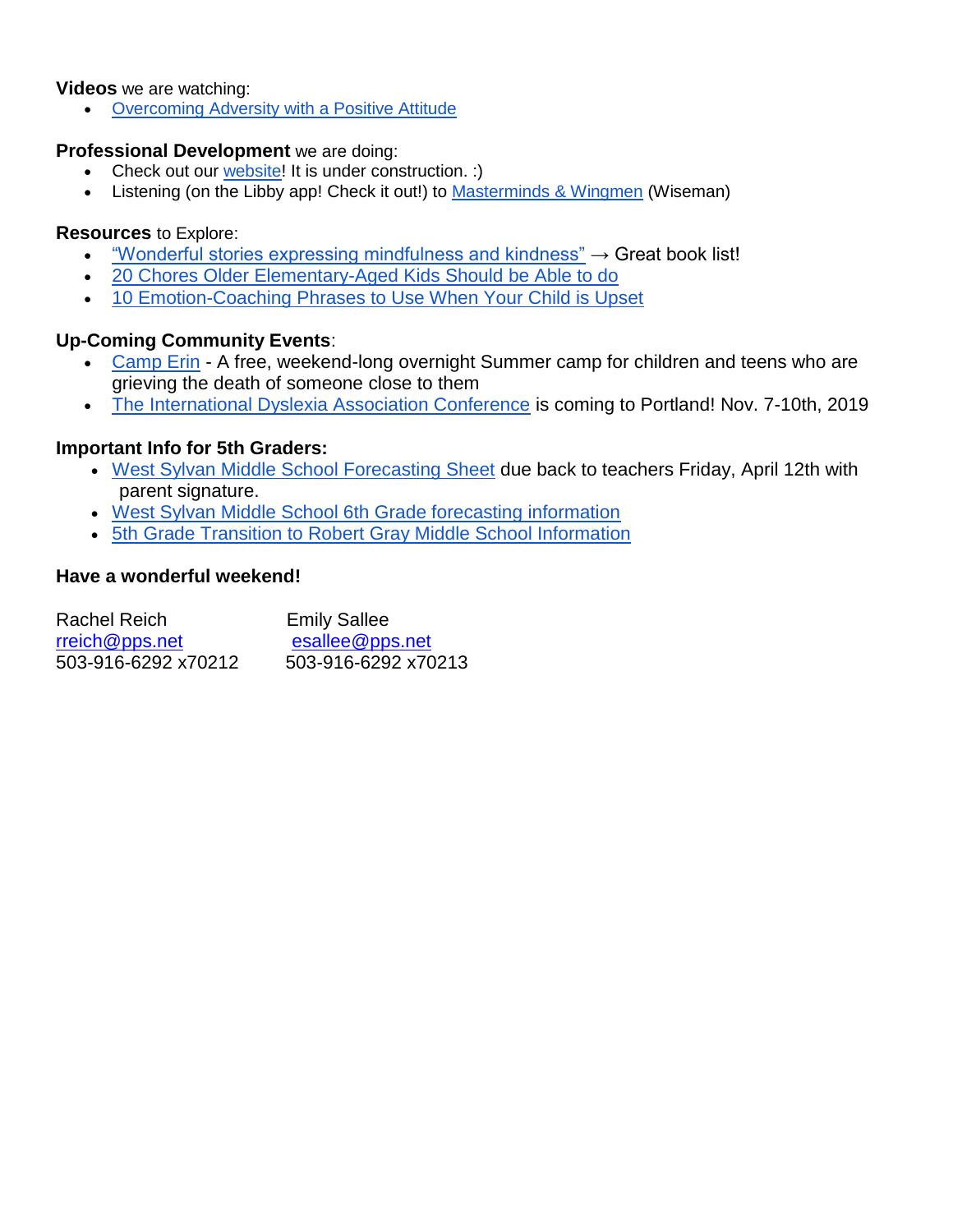

## **FROM THE PTA**

## **RUN FOR THE ARTS**

*Run for the Arts* pledge form and instruction sheets were sent home and your pledge period has begun! We will run on **Thursday, April 18th**! K-2 is at 10:00 am and 3-5 is at 12:30 pm. Sign up to help out: <https://signup.com/go/UsRLxpT>

We encourage you to use the online platform for ease of sharing and tracking your child's donations! <http://runforthearts.ya-or.org/completeregistration.asp>

In an effort to be equitable and fair to all, we have decided there will be NO T-SHIRTS awarded this year. Instead, each grade level will compete for most participation. The class from each grade that has the most participation (\*turned in forms/online donations) will win a "Free" PE class period with Mr. Urke.

Thank you, Mona Rogers, RFA coordinator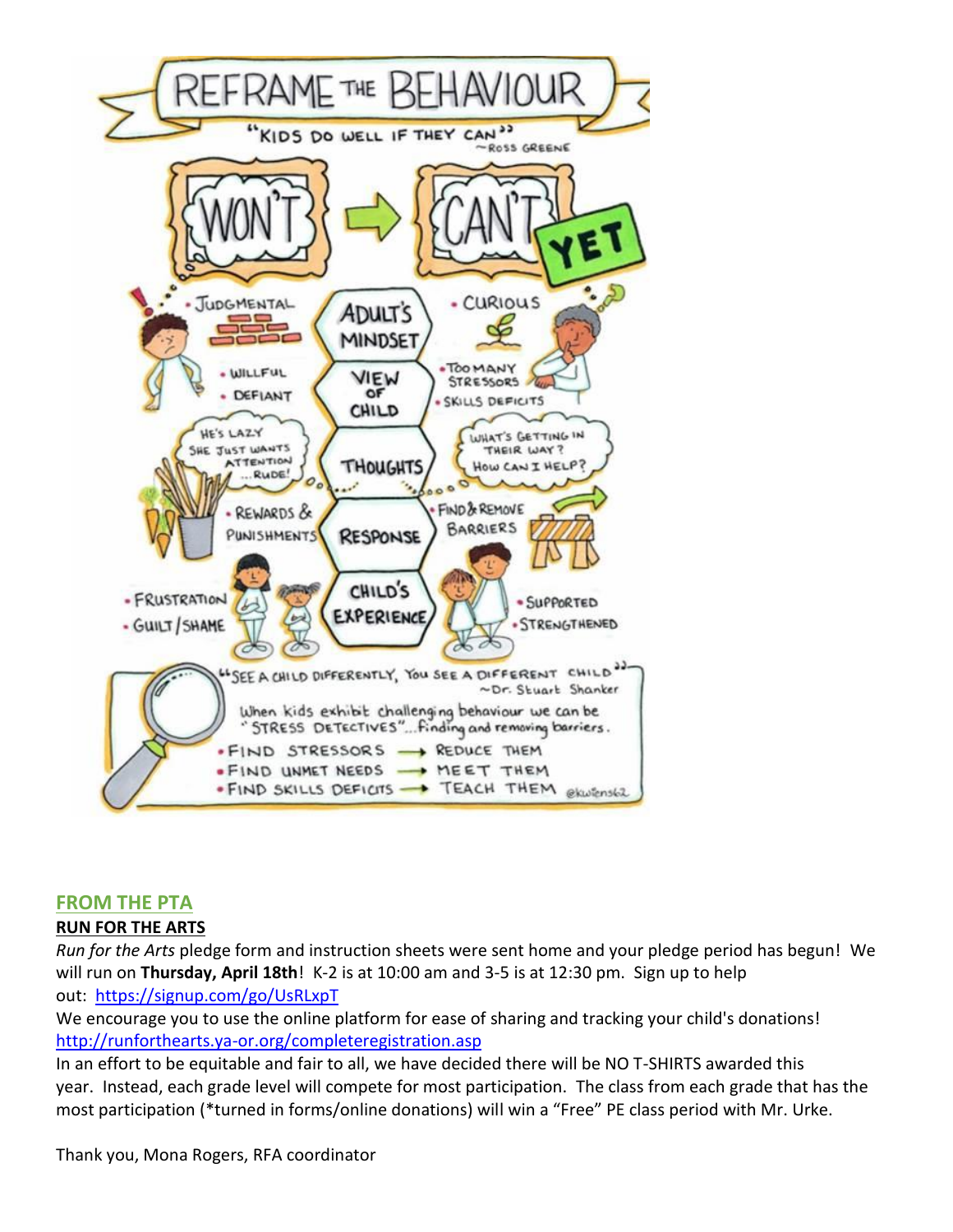#### **WALK & ROLL TO SCHOOL**

Mark your calendars and watch out for more details. May is Walk & Roll to school month! Pull on your sneakers and walk, bike, scoot, or skate to school! Track your involvement and win prizes for participating! More information to come!



**FREAKY FRIDAY**



On-line pre-orders will remain open for the weekend! <https://www.bridlemileschool.com/freakyfriday>

Freaky Friday is our annual carnival and it's on May 3rd this year from 5-8pm! It is an evening full of bouncy houses, carnival games, food to purchase and a few sweet treats. Kids can win Beagle Bucks and cash them in at the end of the night for prizes. Order your wristbands, T-shirts and tickets early for a discount. It is open to anyone so bring your friends!

Please sign up to volunteer for Freaky Friday! <https://signup.com/go/jXNoqcd>

For questions you can contact Mariah Fairben or Amber Barratt @ [freakyfriday@bridlemileschool.org](mailto:freakyfriday@bridlemileschool.org)

#### **Garden Pavers**

GARDEN PAVER UPDATE

Thanks to all who have purchased a personalized paver for the Bridlemile Garden! Installation of the learning plaza is planned for sometime this summer. If you haven't ordered yet, deadline is **Friday 4/17** to get your paver. You can order online at [www.bridlemileschool.com](http://www.bridlemileschool.com/) or pick up an order form in the office. Remember, pavers are also a great way to honor a teacher (current or past) who has made an impact in your child's life!

Thank you! Bridlemile Garden Committee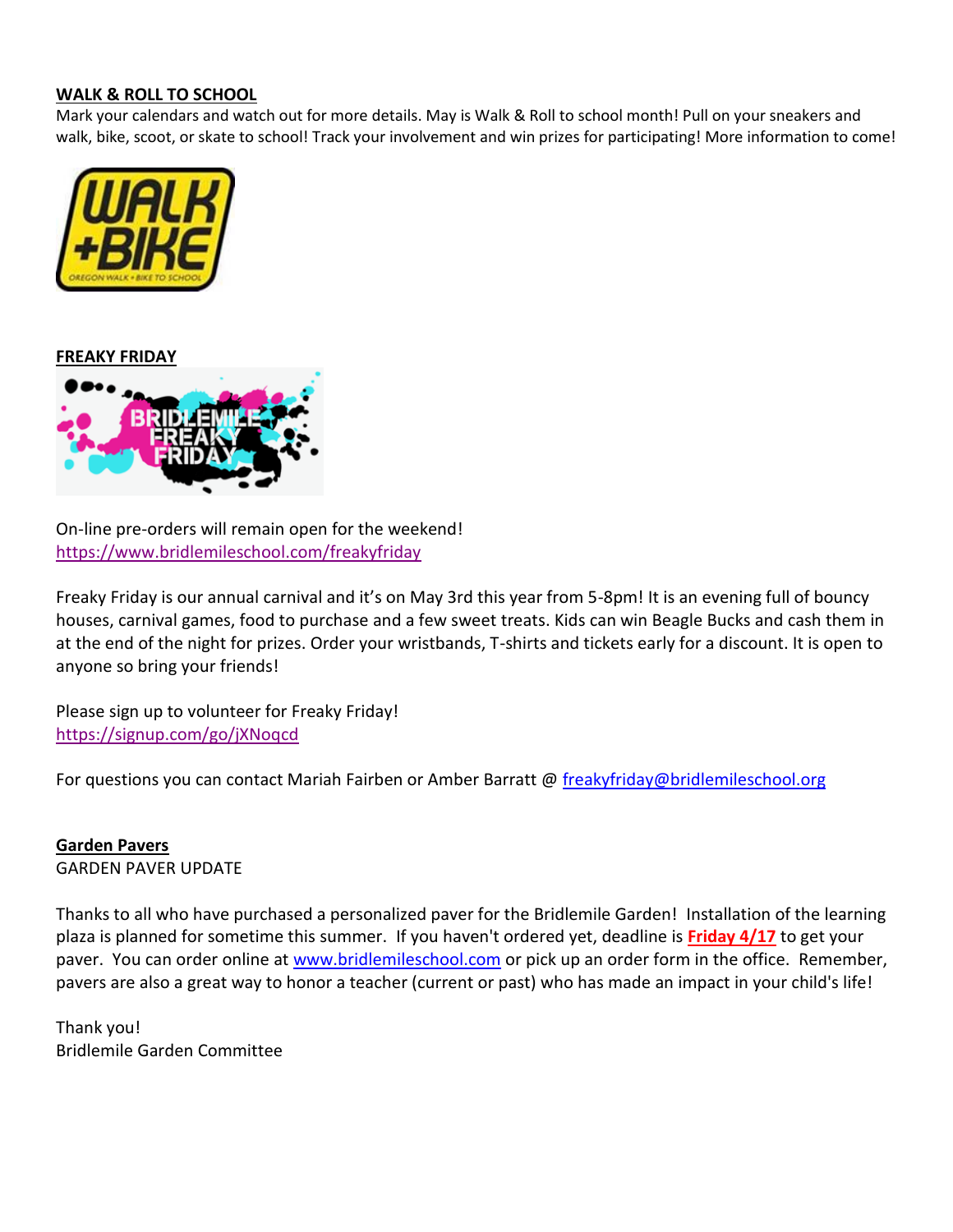## **FROM THE FOUNDATION**



Thank you so much Bridlemile Families, teachers, community members, and businesses who all helped make this year's fundraiser auction benefit for Bridlemile a success! We netted over \$132,000 dollars because of your participation and contributions! The money raised goes directly to pay for staff at our school and other schools in PPS, which this year has a reduced budget of approximately \$17 million for the district. As such, your donations are critically important in today's educational funding climate, and we thank you heartily on behalf of our students.

We are already planning for next year's event, so if you are interested in helping out and being a part of the Auction Committee, please email Kristin at [kcornuelle@orrick.com!](mailto:kcornuelle@orrick.com)

## **WHAT'S HAPPENING IN OUR SCHOOL CLUSTER (Gray/Wilson & West Sylvan/Lincoln)**

**Robert Gray Middle School Tour** May 1, 3:00 PM

#### **Wilson HS**

Girls Soccer Camp August 5<sup>th</sup> - 8<sup>th</sup> 9:00 AM - 12:00 PM Ages: 7-13

\*\*Please see attached flyer for details

#### **Lincoln High School**

Summer Youth Basketball Camp June 24<sup>th</sup> -27<sup>th</sup> 9 AM-Noon Ages: 5<sup>th</sup> Grade-Incoming Freshman

\*\*Please see attached flyer for details

#### **Lincoln HS Youth Baseball**

Lincoln Youth Baseball is looking for more Kids to play AA Baseball!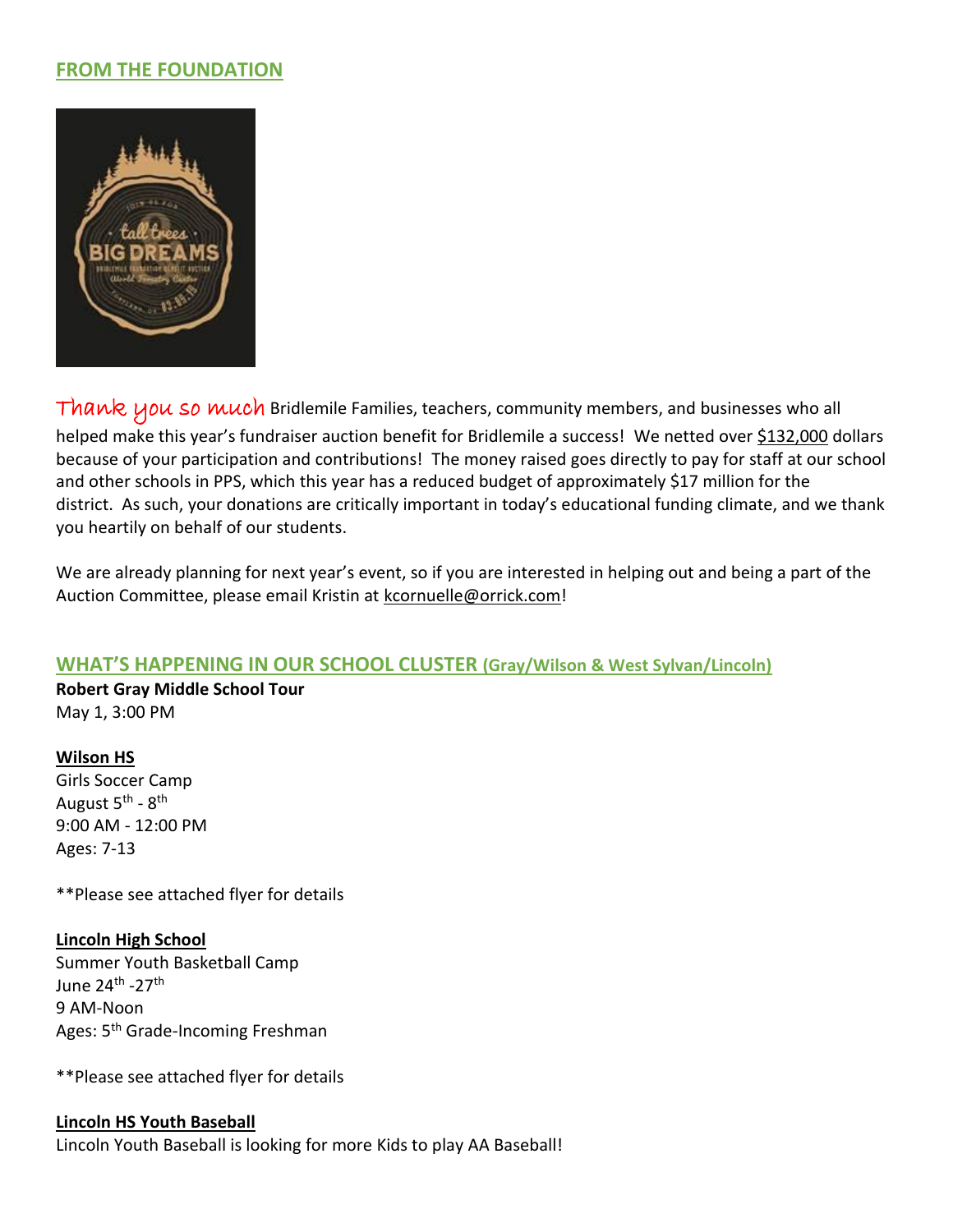This is for 2nd graders OR 3rd graders who haven't played before.

In AA ball there is a mixture of pitching machines, coach pitch, and player pitch. As always, the emphasis is on fundamental skills, including pitching, and the players begin to develop the ability to hit competitive pitching from an opposing player. Typically the season begins with machine pitch with a transition to player pitch as the season progresses. The season starts in April and goes through mid-June. AA Teams usually start with 2 practices per week and then as games get into full swing, practices may be just once per week. Games are typically played 2x per week.

Register now! [www.LincolnYouthBaseball.com](http://www.lincolnyouthbaseball.com/)

Questions? email: [LincolnYouthBaseballSoftball@gmail.com](mailto:LincolnYouthBaseballSoftball@gmail.com)

Thank you, Communications Lincoln Youth Baseball & Softball



# **SPRING AFTER SCHOOL ACTIVITIES**

**Monday**

 Soccer by Soccer Shots- Outside field <https://www.soccershots.org/pdx/>

#### **Tuesday**

 Math Gamers, Faculty Lounge outside Portable (Starts 4/16) [www.mathgamers.net](http://www.mathgamers.net/)

## **Wednesday**

 Spanish by Kids Like Languages, Faculty Lounge outside Portable (Starts 4/17) [Kids Like Languages](http://www.kidslikelanguages.com/)